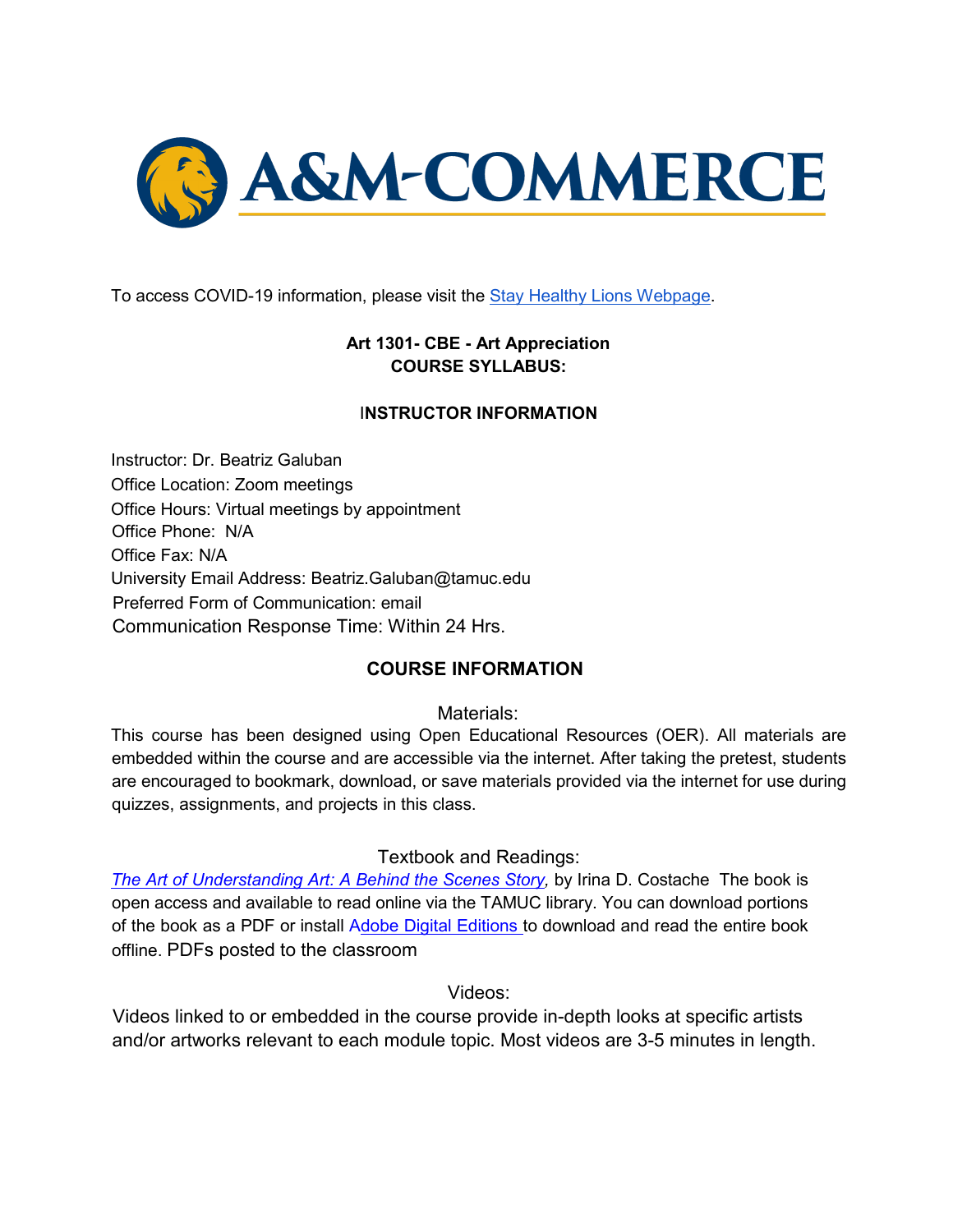#### **COURSE DESCRIPTION**

Art Appreciation refers to the exploration of visual art to gain an understanding of the relationships between the visual arts and other expressions of human imagination and invention. In this course, you will be introduced to the basic principles of visual arts. You will learn the vocabulary of art as it refers to analyzing the form of an artwork and how to interpret art as a means of understanding how, why, where, when, and to what purpose it was made to better understand the ways in which art reflects or communicates social, political, ideological, and religious values and constructions.

### **STUDENT LEARNING OUTCOMES**

**Competency 1:** Students will identify what is considered art and why it is made. **Competency 2:**  Students will identify the role of art makers, patrons, and institutions that aid in the creation and dissemination of art.

**Competency 3:** Students will identify types of art media and forms of classification. **Competency 4:**  Students will identify the elements and principles of art as means to derive meaning from art and classify art.

**Competency 5:** Students will interpret artworks in order to associate artwork to particular art movements.

**Competency 6:** Students will apply knowledge in this course through the development of a virtual art exhibition.

COURSE REQUIREMENTS

**Minimal Technical Skills Needed:** Using D2L Brightspace learning management system, Microsoft Word, Googles Sites which requires a free Google Account if you do not already have one.

**Instructional Methods:** This course is an online course. To be successful in this course, all content and course modules should be read and reviewed. All assignments and quizzes (both graded and not graded) must be completed. Please contact the instructor by email for any assistance.

**Student Responsibilities or Tips for Success in the Course:** To be successful in this course, all content and course modules should be read and reviewed. All assignments and quizzes (both graded and not graded) should be completed. Please contact the instructor by email for any assistance.

#### **REGULAR AND SUBSTANTIVE COURSE INTERACTION**

As a general guide, students enrolled in a three semester hour course should spend one hour engaged in instructional activities and two to three hours on out-of-class work per week in a traditional semester. Students are expected to double this effort of engagement given that this course is being delivered in a seven-week term. Educational activities in this course are designed to ensure regular and substantive interaction between students and faculty to ensure that students are able to demonstrate competency.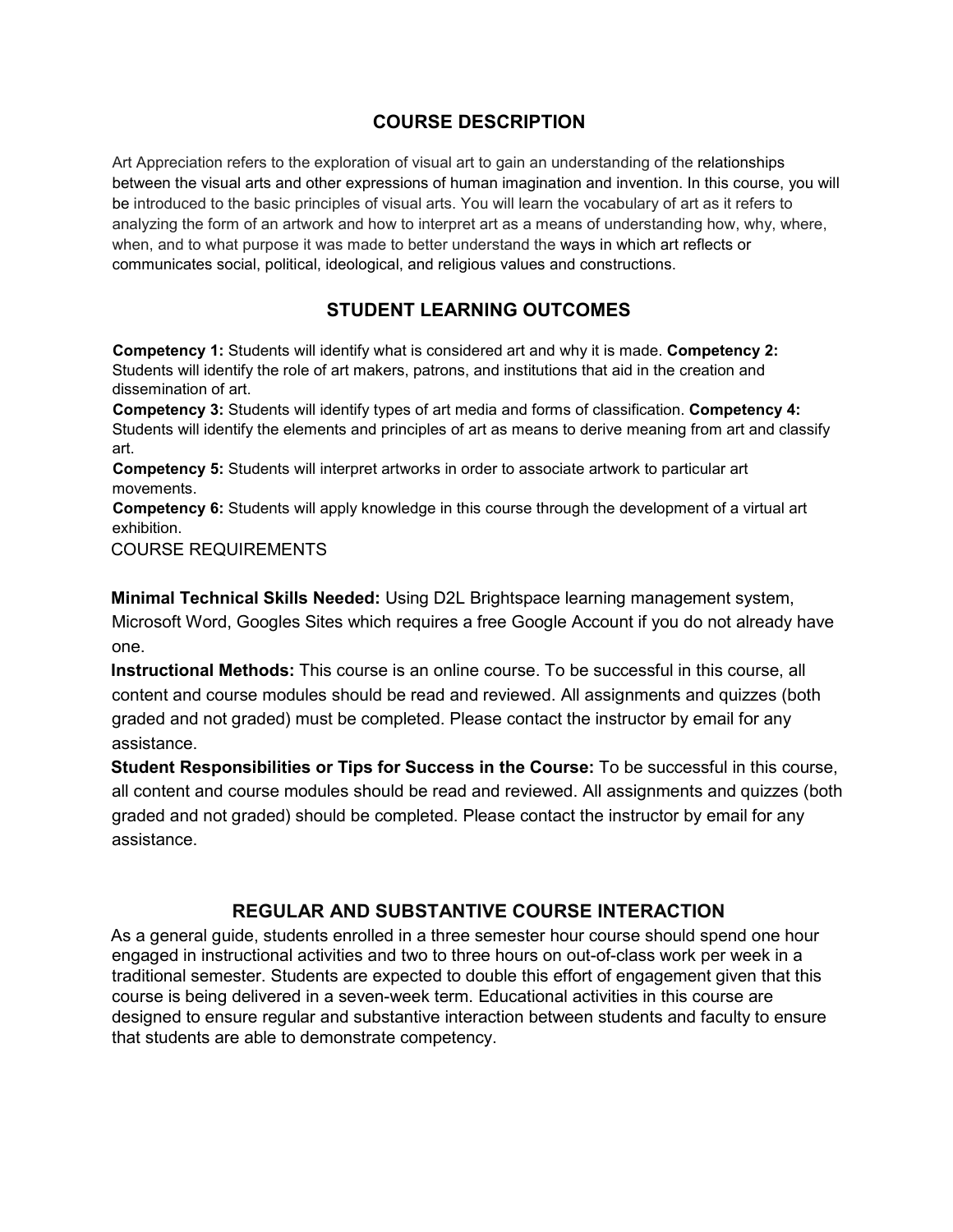### **ASSESSMENT**

This course will require both reading material from the course textbook and watching assigned videos assigned for each module. Each module will include a pre-test, readings and videos and post-test. The final module "Competency 6" entails the creation of a virtual art exhibition project. The course is organized by learning modules associated with each competency. It is recommended that each module be completed in the order it is presented, 1 through 6.

| Module                                                   | <b>Pretest</b>  | Readings & Videos | Post-test       | Projects        |
|----------------------------------------------------------|-----------------|-------------------|-----------------|-----------------|
| What is Art?                                             | <b>Required</b> | Recommended       | <b>Required</b> |                 |
| Artmakers, Patrons and<br><b>Artworld</b>                | <b>Required</b> | Recommended       | <b>Required</b> |                 |
| <b>Media and Classification</b>                          | <b>Required</b> | Recommended       | <b>Required</b> |                 |
| <b>Deriving Meaning from Art</b>                         | <b>Required</b> | Recommended       | <b>Required</b> |                 |
| Interpretation of Art and<br><b>Recent Art Movements</b> | <b>Required</b> | Recommended       | <b>Required</b> |                 |
| <b>Curate a Virtual Art</b><br><b>Exhibition</b>         |                 |                   |                 | <b>Required</b> |

#### **GRADING**

A score of 80% or higher on both the Culminating Project and Posttest is required to demonstrate competency and receive credit for the course. The following items will be used to calculate the final grade in the course.

| Item                          | Worth |
|-------------------------------|-------|
| Post-test                     | 80 %  |
| <b>Virtual Art Exhibition</b> | 20 %  |
| <b>TOTAL</b>                  | 100%  |
|                               |       |
|                               |       |

Grading Scale

 $A = 90\% - 100\%$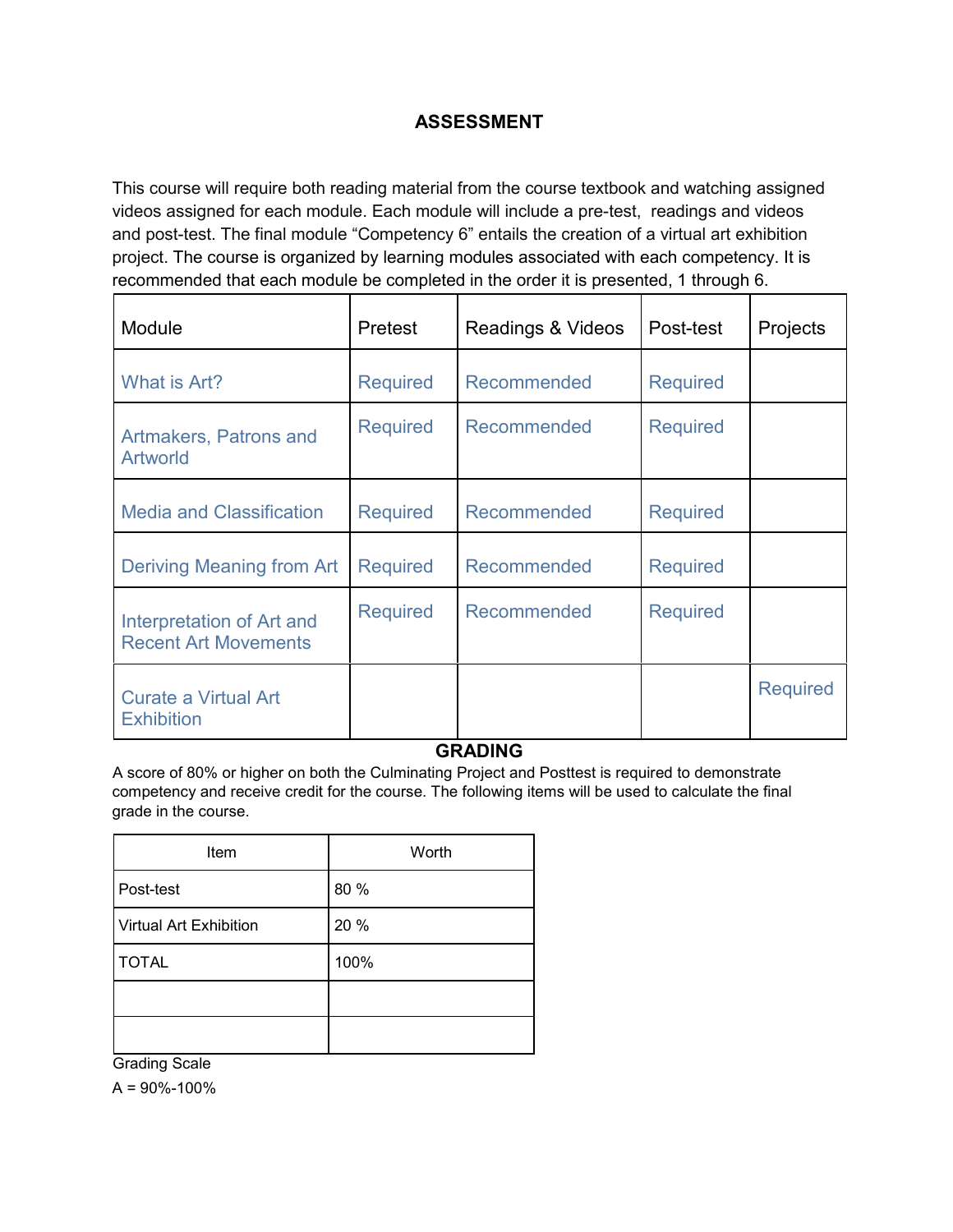$B = 80\% - 89\%$  $F = 79%$  or Below

#### **TECHNOLOGY REQUIREMENTS**

#### **LMS**

All course sections offered by Texas A&M University-Commerce have a corresponding course shell in the my Leo Online Learning Management System (LMS). Below are the technical requirements

LMS Requirements: https://community.brightspace.com/s/article/Brightspace-Platform-Requirements

LMS Browser Support: https://documentation.brightspace.com/EN/brightspace/requirements/all/browser\_suppo rt.htm

YouSeeU Virtual Classroom Requirements: https://support.youseeu.com/hc/en-us/articles/115007031107-Basic-System Requirements

#### **ACCESS AND NAVIGATION**

You will need your campus-wide ID (CWID) and password to log into the course. If you do not know your CWID or have forgotten your password, contact the Center for IT Excellence (CITE) at 903.468.6000 or helpdesk@tamuc.edu**.**

**Note:** Personal computer and internet connection problems do not excuse the requirement to complete all course work in a timely and satisfactory manner. Each student needs to have a backup method to deal with these inevitable problems. These methods might include the availability of a backup PC at home or work, the temporary use of a computer at a friend's home, the local library, office service companies, Starbucks, a TAMUC campus open computer lab, etc.

#### **COMMUNICATION AND SUPPORT**

If you have any questions or are having difficulties with the course material, please contact your Instructor.

#### **Technical Support**

If you are having technical difficulty with any part of Brightspace, please contact Brightspace Technical Support at 1-877-325-7778. Other support options can be found here: https://community.brightspace.com/support/s/contactsupport

#### **Interaction with Instructor Statement**

This is an online course; therefore, expect most communication to be online as well. Correspondence will always be through university email katie.ritchie@tamuc.edu and announcements in my Leo online (D2L). I will make every effort to respond to emails within 24 provided. Students are encouraged to check university email daily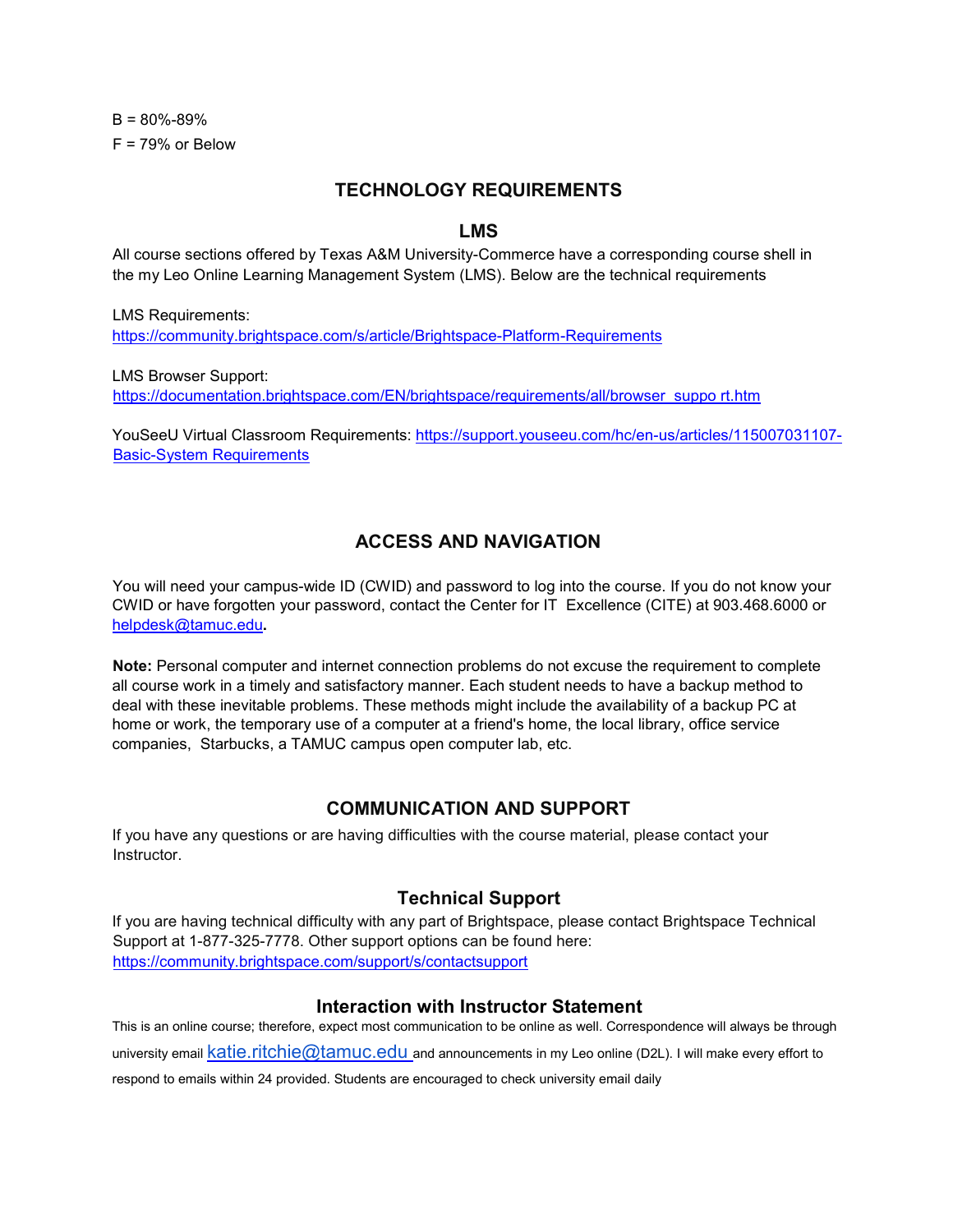If you encounter problems accessing D2L, please contact Technical Support at 1- 877325-7778.

# **UNIVERSITY PROCEDURES/POLICIES**

### **Syllabus Change Policy**

The syllabus is a guide. Circumstances and events, such as student progress, may make it necessary for the instructor to modify the syllabus during the semester. Any changes made to the syllabus will be announced in advance.

# **University Specific Procedures**

### **Student Conduct**

All students enrolled at the University shall follow the tenets of common decency and acceptable behavior conducive to a positive learning environment. The Code of Student Conduct is described in detail in the Student Guidebook.

http://www.tamuc.edu/Admissions/oneStopShop/undergraduateAdmissions/studentGui d ebook.aspx

Students should also consult the Rules of Netiquette for more information regarding how to interact with students in an online forum: https://www.britannica.com/topic/netiquette

# **TAMUC Attendance**

For more information about the attendance policy please visit the **Attendance** webpage and Procedure 13.99.99.R0.01. http://www.tamuc.edu/admissions/registrar/generalInformation/attendance.aspx

http://www.tamuc.edu/aboutUs/policiesProceduresStandardsStatements/rulesProcedu r es/13students/academic/13.99.99.R0.01.pdf

### **Academic Integrity**

Students at Texas A&M University-Commerce are expected to maintain high standards of integrity and honesty in all of their scholastic work. For more details and the definition of academic dishonesty see the following procedures: Undergraduate Academic Dishonesty 13.99.99.R0.03

http://www.tamuc.edu/aboutUs/policiesProceduresStandardsStatements/rulesProcedu r

es/13students/undergraduates/13.99.99.R0.03UndergraduateAcademicDishonesty.pdf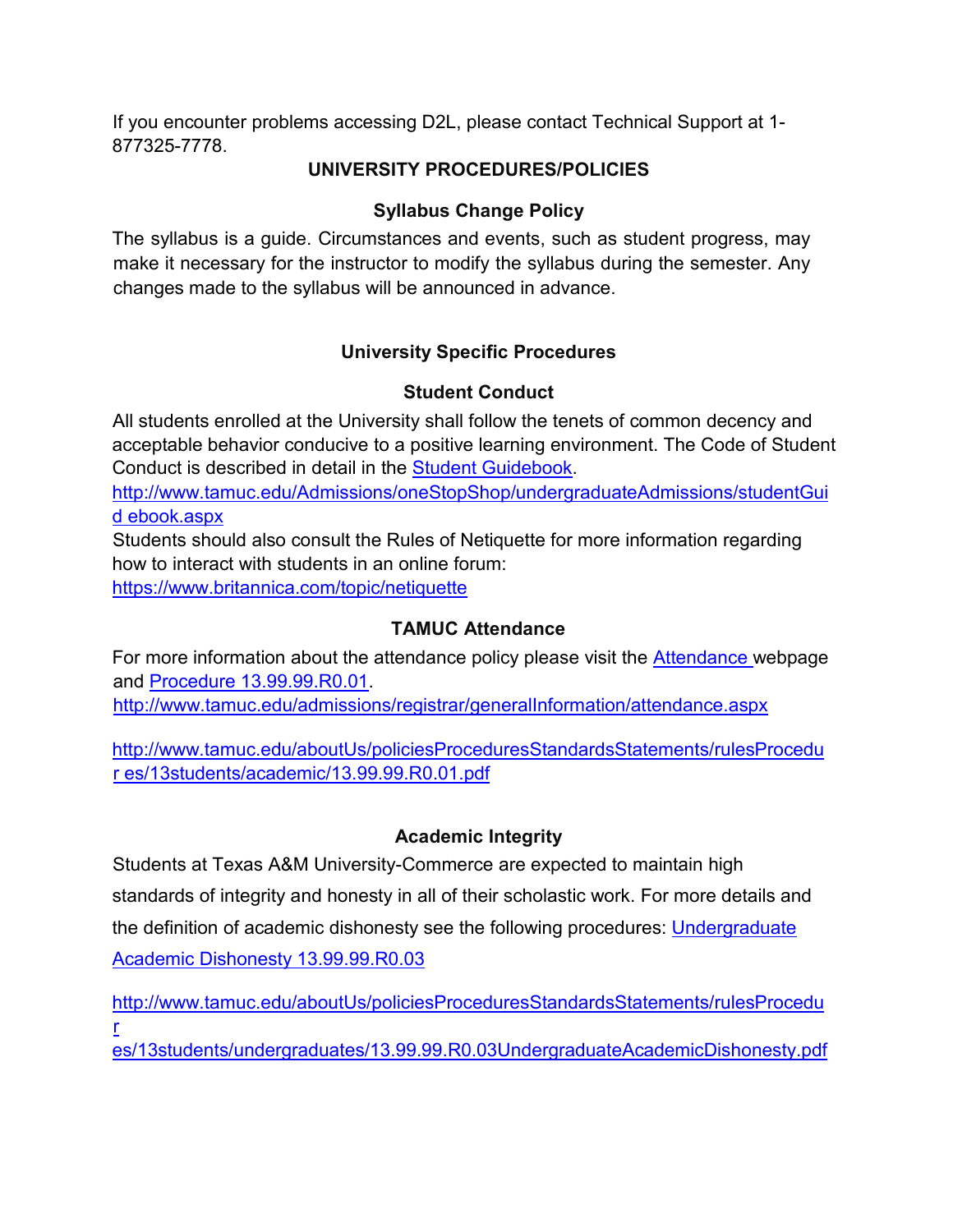Graduate Student Academic Dishonesty 13.99.99.R0.10 http://www.tamuc.edu/aboutUs/policiesProceduresStandardsStatements/rulesProcedu r es/13students/graduate/13.99.99.R0.10GraduateStudentAcademicDishonesty.pdf

#### **Students with Disabilities-- ADA Statement**

The Americans with Disabilities Act (ADA) is a federal anti-discrimination statute that provides comprehensive civil rights protection for persons with disabilities. Among other things, this legislation requires that all students with disabilities be guaranteed a learning environment that provides for reasonable accommodation of their disabilities. If you have a disability requiring an accommodation, please contact:

### **Office of Student Disability Resources and Services**

Texas A&M University-Commerce Gee Library- Room 162 Phone (903) 886-5150 or (903) 886-5835 Fax (903) 468-8148 Email: studentdisabilityservices@tamuc.edu Website: Office of Student Disability Resources and Services http://www.tamuc.edu/campusLife/campusServices/studentDisabilityResourcesAndServ ices/

### **Nondiscrimination Notice**

Texas A&M University-Commerce will comply in the classroom, and in online courses, with all federal and state laws prohibiting discrimination and related retaliation on the basis of race, color, religion, sex, national origin, disability, age, genetic information or veteran status. Further, an environment free from discrimination on the basis of sexual orientation, gender identity, or gender expression will be maintained.

# **Campus Concealed Carry Statement**

Texas Senate Bill - 11 (Government Code 411.2031, et al.) authorizes the carrying of a concealed handgun in Texas A&M University-Commerce buildings only by persons who have been issued and are in possession of a Texas License to Carry a Handgun. Qualified law enforcement officers or those who are otherwise authorized to carry a concealed handgun in the State of Texas are also permitted to do so. Pursuant to Penal Code (PC) 46.035 and A&M-Commerce Rule 34.06.02.R1, license holders may not carry a concealed handgun in restricted locations.

For a list of locations, please refer to the Carrying Concealed Handguns On-Campus document and/or consult your event organizer.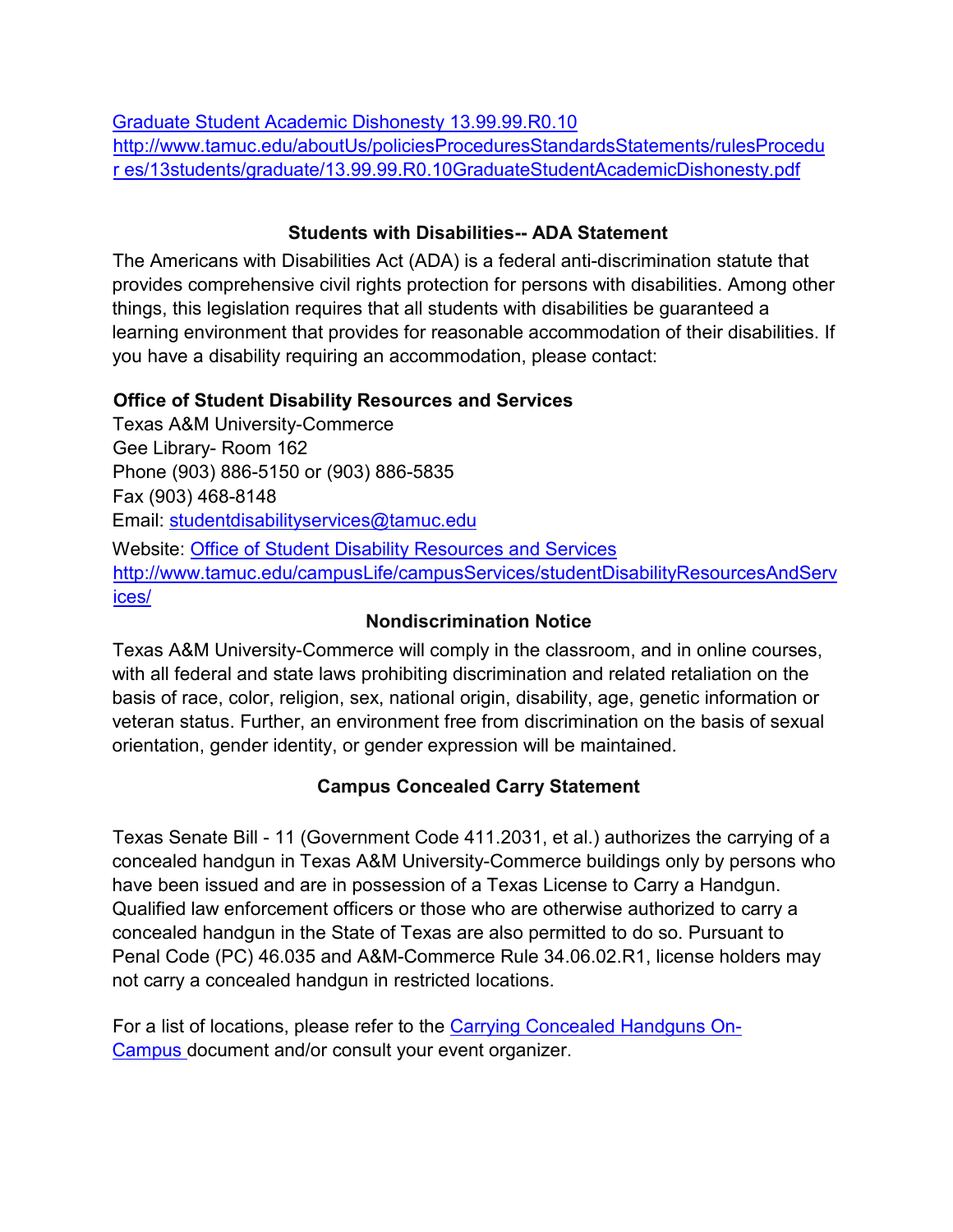Web url:

http://www.tamuc.edu/aboutUs/policiesProceduresStandardsStatements/rulesProcedu r es/34SafetyOfEmployeesAndStudents/34.06.02.R1.pdf

According to PC 46.035, the open carrying of handguns is prohibited on all A&M Commerce campuses. Report violations to the University Police Department at 903886- 5868 or 9-1-1.

| Learning<br><b>Objectives and</b><br><b>Competencies</b>              | <b>Materials to Read or Review</b>                                                                                                                                                                                                                                                                                                                                                                                                                                                                                                                                                            | <b>Assignments</b>                                                                                                              |
|-----------------------------------------------------------------------|-----------------------------------------------------------------------------------------------------------------------------------------------------------------------------------------------------------------------------------------------------------------------------------------------------------------------------------------------------------------------------------------------------------------------------------------------------------------------------------------------------------------------------------------------------------------------------------------------|---------------------------------------------------------------------------------------------------------------------------------|
| <b>Competency 1</b><br>- What is art?                                 | <b>Reading Assignments:</b><br>Why Should Art Matter to You?<br>Introduction - What is Art?<br>Why is Art Made?<br><b>Art Focus Videos:</b><br>Why Study Art?   Tate Shots<br>What is art for?<br>Art or Prank?                                                                                                                                                                                                                                                                                                                                                                               | Take pre-test.<br>Read the<br>material for the<br>week and watch<br><b>Art Focus</b><br>Videos.<br>Complete the<br>module quiz. |
| <b>Competency 2</b><br>- Art Makers,<br>Patrons, and<br>the Art World | <b>Reading Assignments:</b><br>1. Artists and Patrons<br>4. The Dissemination of Original Art<br>5. The Dissemination of Art through<br>Reproductions and Other Issues Appendix<br>1: The Art World<br><b>Art Focus Videos:</b><br>The Case for Museums<br>Behind the Scenes with a Conservator<br>A Short History of the World's Most<br>Important Art Exhibition<br>The Armory Show- The art exhibition that<br>shocked the US in 1913 The Art Market:<br>Part 1 - Auctions<br>The Art Market: Part 2 - Galleries<br>The Art Market: Part 3 - Patrons<br>The Art Market: Part 4 - Art Fairs | Take pre-test.<br>Read the<br>material for the<br>week and watch<br><b>Art Focus</b><br>Videos.<br>Complete the<br>module quiz. |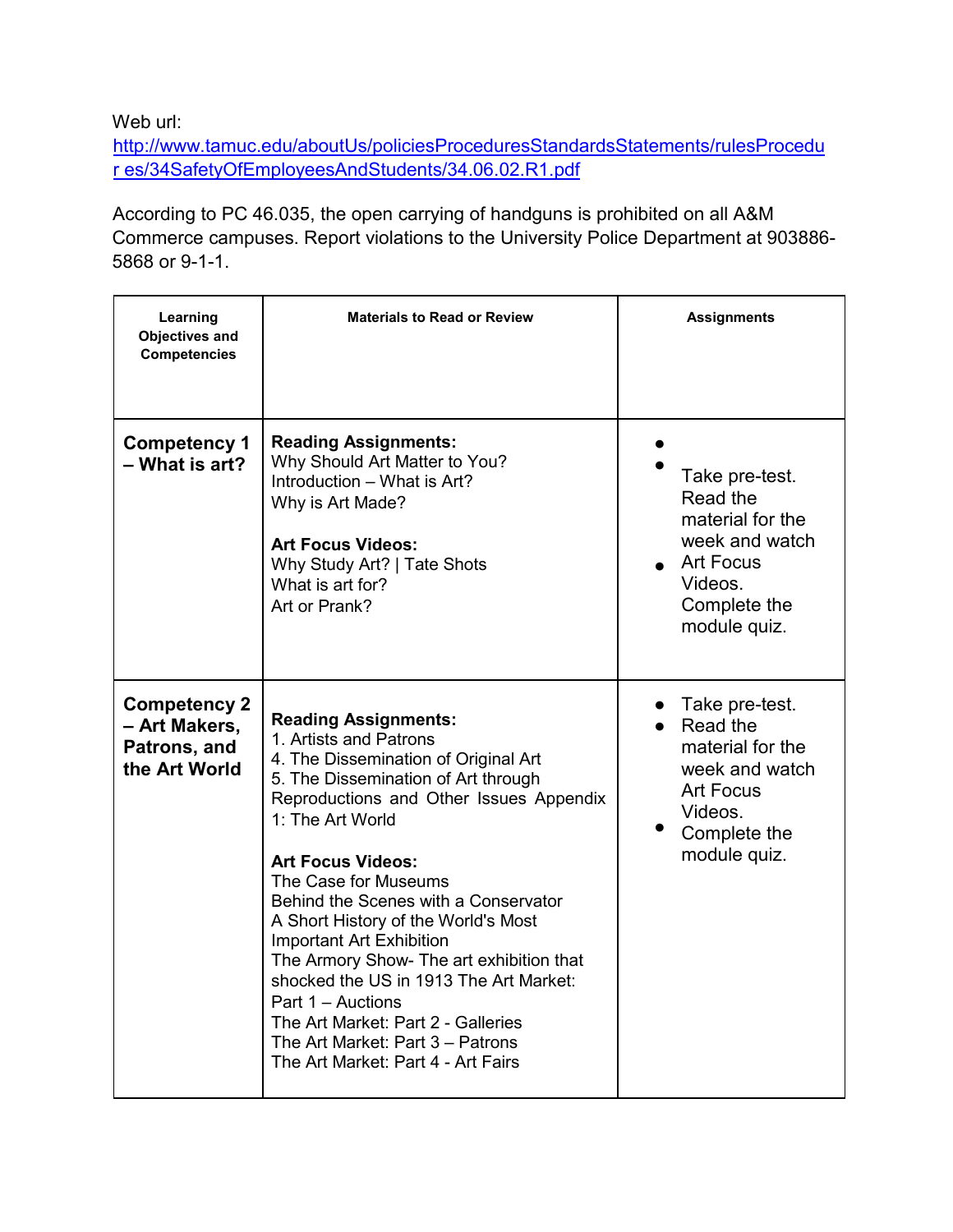| <b>Competency 3</b><br>- Media and<br><b>Classification</b> | <b>Reading Assignments:</b><br>2. Environment, Materials, and Other<br>Resources<br>8. A Critical Examination of Art<br><b>Classification Types of Media</b> | Take pre-test.<br>Read the material<br>for the week and |
|-------------------------------------------------------------|--------------------------------------------------------------------------------------------------------------------------------------------------------------|---------------------------------------------------------|
|-------------------------------------------------------------|--------------------------------------------------------------------------------------------------------------------------------------------------------------|---------------------------------------------------------|

| Labeling and Identifying Artworks & Period<br><b>Styles</b><br><b>Art Focus Videos:</b><br>How Climate Changes Art<br>Why Oil Paint is So Expensive<br>Drawing in Silver and Gold: Leonardo to<br>Jasper Johns<br>Adriaen de Vries's Bronze Casting<br>Technique: Direct Lost-Wax Method How to<br>Make a Wood Engraving<br>How to Print Like Warhol<br><b>Pottery Techniques of Maria Martinez</b><br>The Tribal Eye: Behind the Mask (wood<br>carving excerpt)<br>How artist transforms everyday objects<br>William Eggleston   TateShots<br>Vantage Point - "Take a Picture with a Real<br>Indian" (James Luna performance) Bill Viola<br>  TateShots<br>Nick Cave Brings Art, Sculpture to Life With<br>'Soundsuit | watch Art Focus<br>Videos.<br>Complete the<br>module quiz. |
|------------------------------------------------------------------------------------------------------------------------------------------------------------------------------------------------------------------------------------------------------------------------------------------------------------------------------------------------------------------------------------------------------------------------------------------------------------------------------------------------------------------------------------------------------------------------------------------------------------------------------------------------------------------------------------------------------------------------|------------------------------------------------------------|
|------------------------------------------------------------------------------------------------------------------------------------------------------------------------------------------------------------------------------------------------------------------------------------------------------------------------------------------------------------------------------------------------------------------------------------------------------------------------------------------------------------------------------------------------------------------------------------------------------------------------------------------------------------------------------------------------------------------------|------------------------------------------------------------|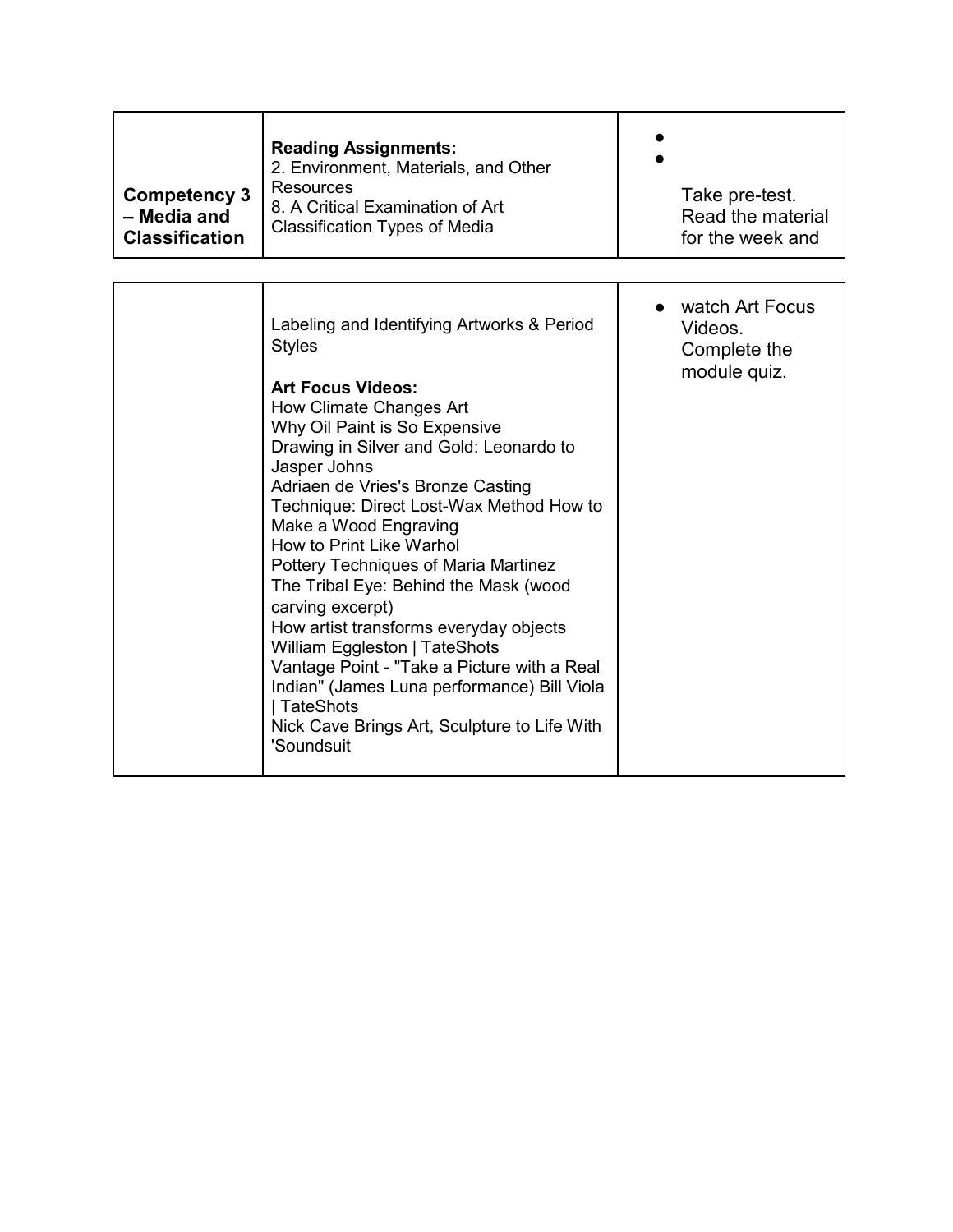| Competency 4<br>– Deriving<br><b>Meaning from</b><br>Art | <b>Reading Assignments:</b><br>3. Context<br>6. Visual Resources Used to Analyze Art<br>7. Textual and Other Resources Used to<br>Analyze Art<br>Appendix 4: "tools of the trade"<br><b>Elements of Design</b>                                                                                                                                                                                                                                                                                                  | Take pre-test.<br>Read the material<br>for the week and<br>watch Art Focus<br>Videos. Complete<br>the module quiz. |
|----------------------------------------------------------|-----------------------------------------------------------------------------------------------------------------------------------------------------------------------------------------------------------------------------------------------------------------------------------------------------------------------------------------------------------------------------------------------------------------------------------------------------------------------------------------------------------------|--------------------------------------------------------------------------------------------------------------------|
|                                                          | <b>Art Focus Videos:</b><br>Venus of Willendorf<br>The British Museum - Book of the Dead<br>Night Attack on the Sanjō Palace<br>Anatomy of an Artwork: A Unique Iznik<br>Pilgrim Flask<br>The Original Blond Bombshell: Botticelli's<br>The Birth of Venus<br>Why Diego Velázquez's Las Meninas<br>Continues to Inspire New Interpretations A<br>Wedding Gift fit for an Emperor<br>Liberty Leads the Way in Delacroix's<br><b>Revolutionary Portrait</b><br>Frida Kahlo and Diego Rivera's Wedding<br>Portrait |                                                                                                                    |

| Anatomy of an Artwork: Four Buddhist<br><b>Sculptures Revealed</b><br>Discover One of History's Most Important<br><b>Royal Manuscripts</b><br>Discover the Innate<br>Africanness of El Anatsui's Glimmering<br><b>Bottle Cap Tapestry</b> |  |
|-------------------------------------------------------------------------------------------------------------------------------------------------------------------------------------------------------------------------------------------|--|
|-------------------------------------------------------------------------------------------------------------------------------------------------------------------------------------------------------------------------------------------|--|